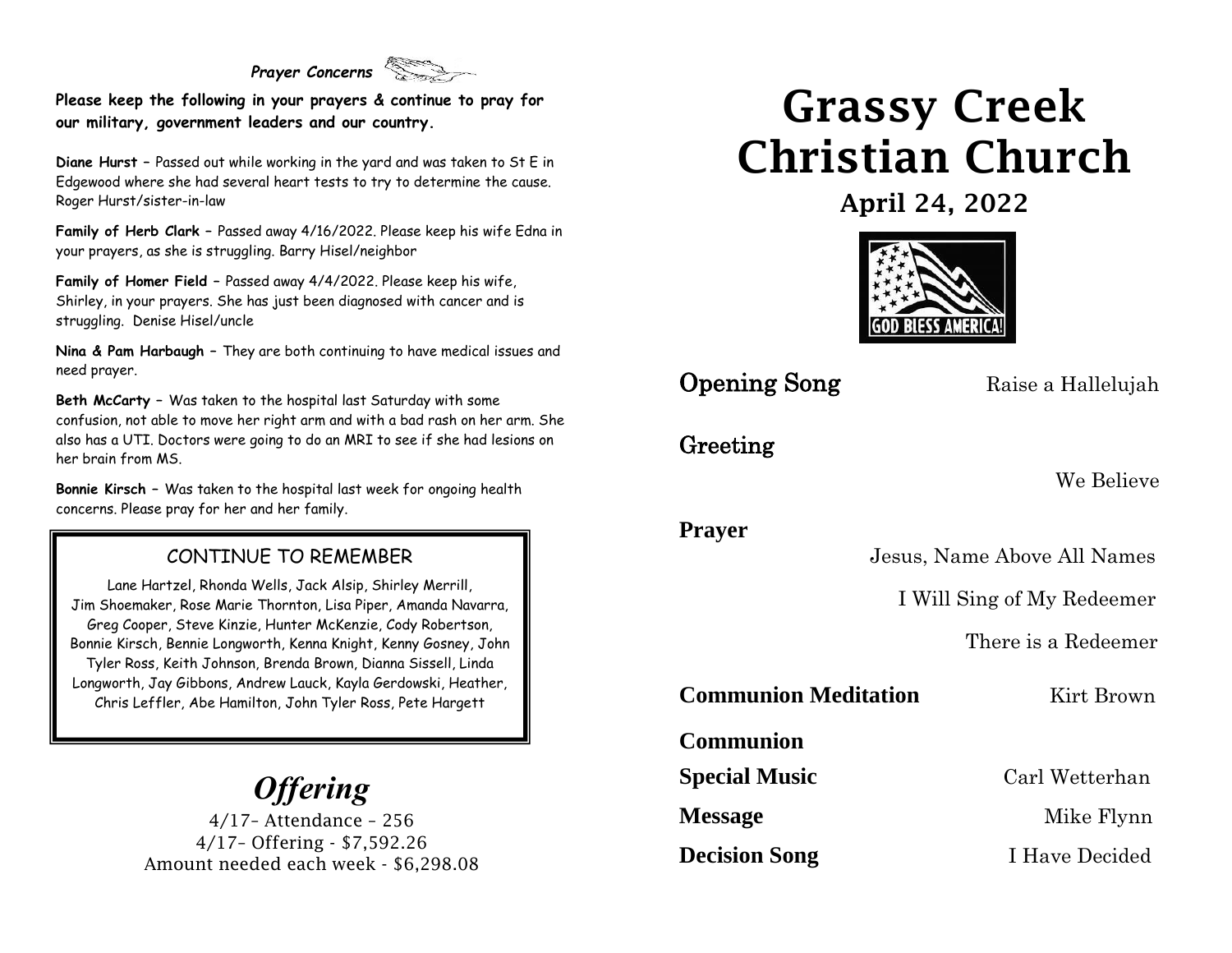## Special Music Schedule



 4/24 – Carl Wetterhan 5/1 - Bethany & Evan Hartzel 5/8 - Men's Group 5/15 – Joanne Hicks 5/22 – Praise Team 5/29 – Mallory Kordes 6/5 - YOUTH SUNDAY 6/12- Gary Knight 6/19 – Praise Team 6/26 – Jordan Kirsch

#### \* \* \* \* \*



New Hope Center will be having their annual "Walk for Life" on Saturday, May  $14^{\text{th}}$ @ 9:30 am at the Pendleton County Fair Grounds.

There will be doughnuts, snacks, crafts for the kids and hot dogs for lunch!

We will have walk forms available here at the church next week if you are interested in participating.

> For more information, please call (859) 448-5868 or (859) 341-0766.

#### April Serving Schedule

#### Communion Meditation

4/24 – Kirt Brown

Elder Baptism Service – Rocky Hughes Praise Team – Andrea Stephens, Melanie Hartzel, Noble Martin, Phil Fookes Instruments – Patti Flynn Sound Board – Ethan Stahl Video/Computer – Sarah Reid Decorating the Sanctuary – Amy Andrews & Lori Rose Wee Worship – Gary Knight & Emma Gillespie Welcome Team – Brenda Brown & Dennis Schwartz Mowing Church Yard – Lori Fookes & Tina McCormick Mowing Ballfield – Ken Kool Landscaping Maintenance – Lori Fookes

#### May Serving Schedule

#### Communion Meditation

5/1– Tim Monks 5/8 – Doug Beard 5/15 – Noble Martin 5/22 – Rod Longworth 5/29 – Trevor Brown Elder Baptism Service – Edwin Stahl Worship Leader – Mike Flynn Praise Team – Shelley McCarty, Rhonda Bowen, Moriah Conrad, Bethany Hartzel, Tony James Instruments – Amber Burgemier, Evan Hartzel Sound Board – Zak Bowen Video/Computer – Carlton McCormick Decorating the Sanctuary – Angie McPherson Wee Worship – Kenna Knight

Welcome Team – John & Shirley Merrill

Mowing Church Yard – Chad, Rhonda & Zak Bowen Mowing Ballfield – Ken Kool

Landscaping Maintenance – Lori Fookes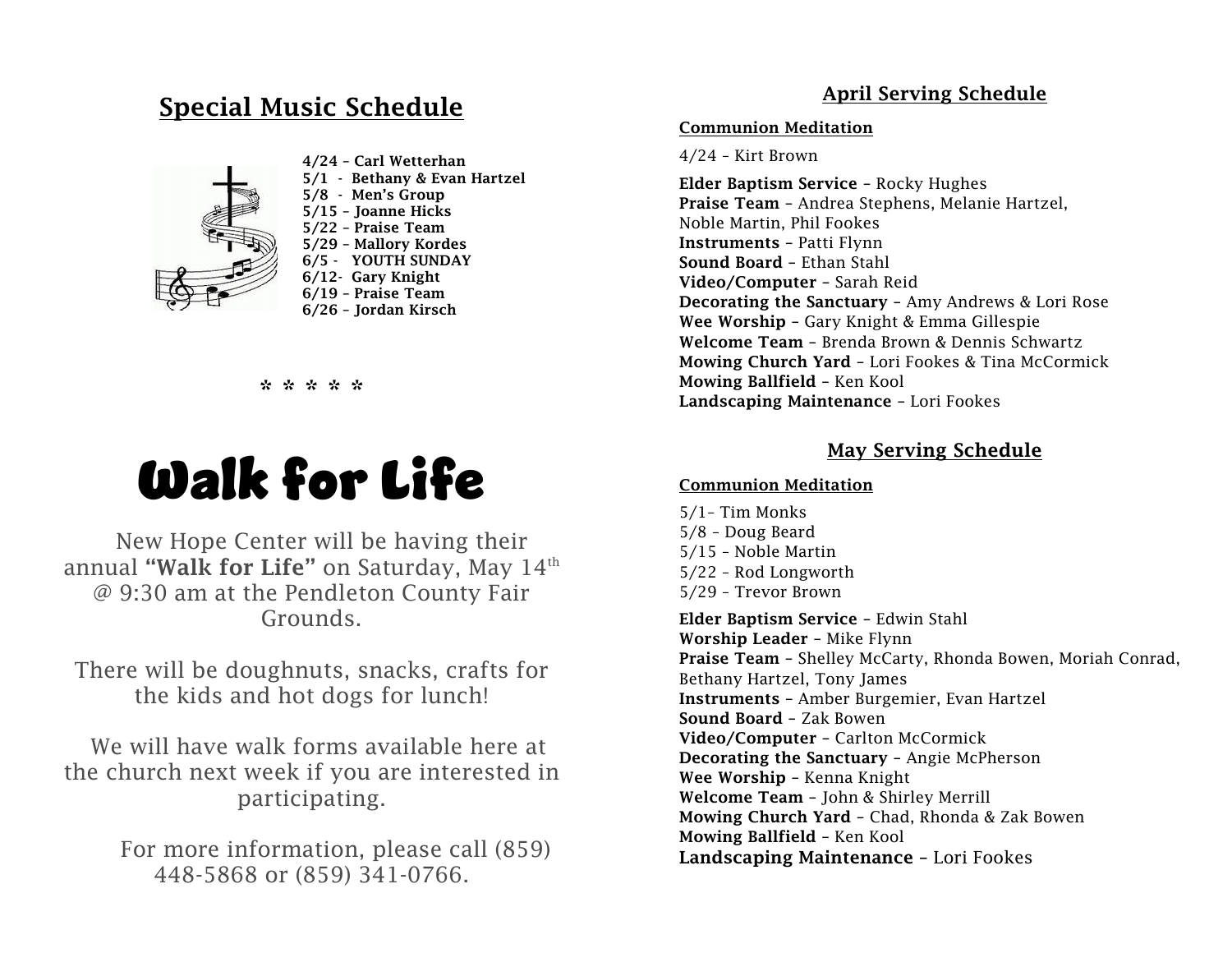

**We need HELP mowing the church yard and ball afield for this upcoming season. We have MANY months open. Please consider helping with this if you are able. The sign-up sheets are on the bulletin board or see Aimee. Thanks in advance!**

## Did You Know???

Congratulations to Elissa Blackaby, Emma Gillespie and Annie Redden!!!!

These three girls have been accepted as student participants to the 2022 Kentucky Governor's Scholar Program (GSP).

They were selected from a very elite group of student applicants from across the commonwealth for one of the approximately 1,000 places in the 2022 summer program.

Way to go, girls! We are SO PROUD of you!!!



These are the graduates we have so far. Please let us know if you have someone in your family who is graduating so that we can celebrate with you!

Trevor Brown – Graduating from Simon Kenton High School

Braydon Kidwell – Graduating from Pendleton County High School

Isaac Thornton – Graduating from Walton-Verona High School



June – September 1<sup>st</sup> Friday of each month will be FAMILY NOW!!!